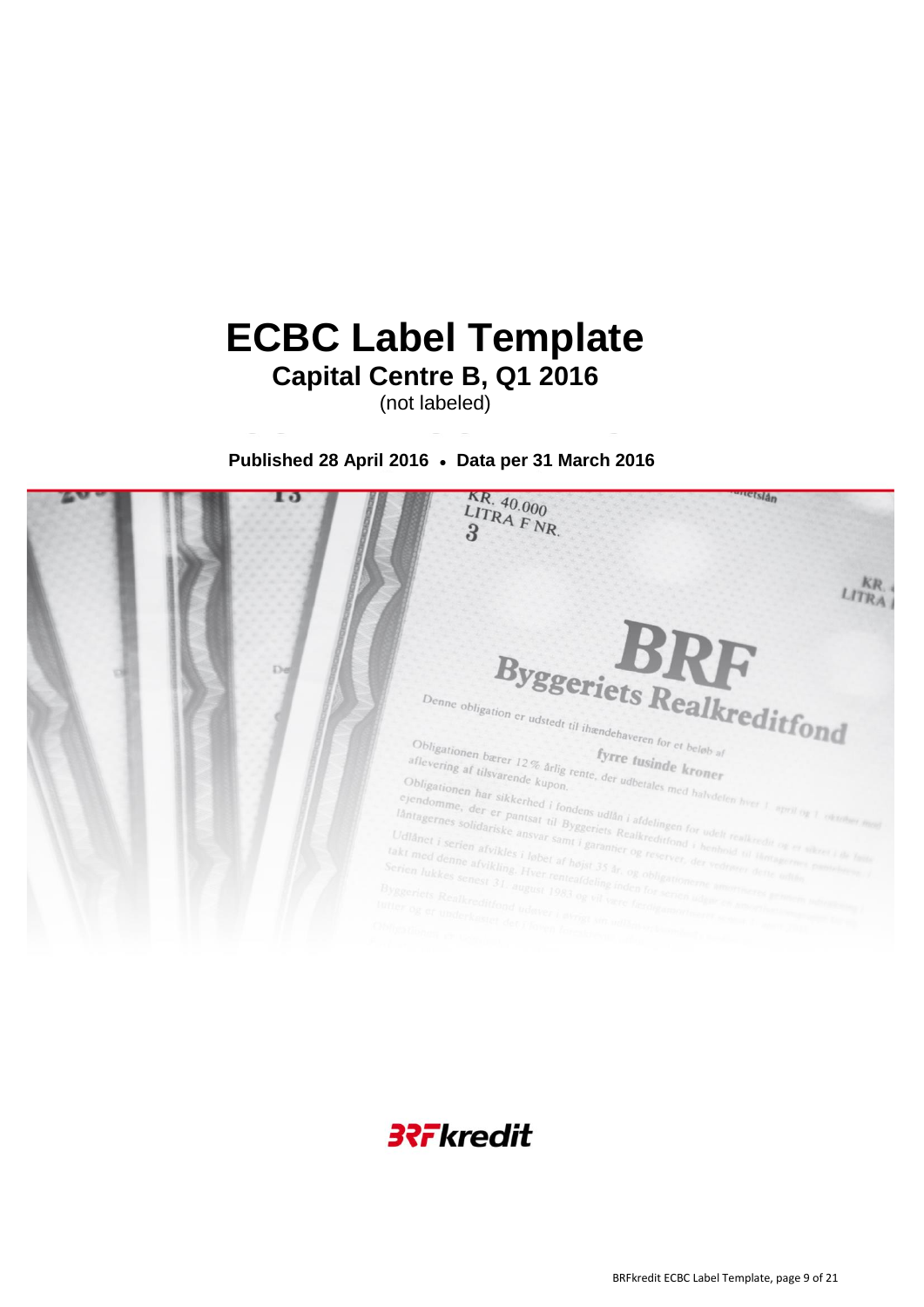**ECBC Label Template : Contents**

As of **31 March 2016**

| <b>Specialised finance institutes</b> |                                                                                                                   |
|---------------------------------------|-------------------------------------------------------------------------------------------------------------------|
| <b>General Issuer Detail</b>          |                                                                                                                   |
| А                                     | <b>General Issuer Detail</b>                                                                                      |
| <b>Cover Pool Information</b>         |                                                                                                                   |
| G1.1                                  | General cover pool information                                                                                    |
| G <sub>2</sub>                        | <b>Outstanding CBs</b>                                                                                            |
| G3                                    | Legal ALM (balance principle) adherence                                                                           |
| G4                                    | Additional characteristics of ALM business model for issued CBs                                                   |
| M1/B1                                 | Number of loans by property category                                                                              |
| M2/B2                                 | Lending by property category, DKKbn                                                                               |
| M3/B3                                 | Lending, by loan size, DKKbn                                                                                      |
| M4a/B4a                               | Lending, by-loan to-value (LTV), current property value, DKKbn                                                    |
| M4b/B4b                               | Lending, by-loan to-value (LTV), current property value, Per cent                                                 |
| M4c/B4c                               | Lending, by-loan to-value (LTV), current property value, DKKbn (Entire loan entered under the top LTV bracket)    |
| M4d/B4d                               | Lending, by-loan to-value (LTV), current property value, Per cent (Entire loan entered under the top LTV bracket) |
| M5/B5                                 | Lending by region, DKKbn                                                                                          |
| M6/B6                                 | Lending by loan type - IO Loans, DKKbn                                                                            |
| M7/B7                                 | Lending by loan type - Repayment Loans / Amortizing Loans, DKKbn                                                  |
| M8/B8                                 | Lending by loan type - All loans, DKKbn                                                                           |
| M9/B9                                 | Lending by Seasoning, DKKbn (Seasoning defined by duration of customer relationship)                              |
| M10/B10                               | Lending by remaining maturity, DKKbn                                                                              |
| M11/B11                               | 90 day Non-performing loans by property type, as percentage of instalments payments, %                            |
| M11a/B11a                             | 90 day Non-performing loans by property type, as percentage of lending, %                                         |
| M11b/B11b                             | 90 day Non-performing loans by property type, as percentage of lending, by continous LTV bracket, %               |
| M12/B12                               | Realised losses (DKKm)                                                                                            |
| M12a/B12a                             | Realised losses (%)                                                                                               |
| <b>Key Concepts</b>                   |                                                                                                                   |

HALLAND A STREET AND THE MAIN THAT THE REAL PROPERTY AND STREET

| X <sub>1</sub> | <b>Key Concepts Explanation</b> |
|----------------|---------------------------------|
| <b>X2</b>      | <b>Key Concepts Explanation</b> |
| X3             | General explanation             |

This transparency template is compliant with the requirements in CRR 129(7) and is used with ECBC labelled covered bonds issues by the three issuer categories below.

#### **Mandatory tables**

Please note that not all tables are applicable to each issuer type and that some information is optional. Information on applicability is given below and where relevant in connection with the tables in the template.

### **Specialised mortgage banks**

Tables A, G1.1, G2-4, M1-M12, X1-3 **Ship finance institutes** Tables A, G1.1, G2-4, S1-S13, X1-3 **Non-specialised bank CBs issuers** Tables G1.1 (except totall capital covarage), G2-4, B1-B1, X1-3

#### **Voluntary tables**

The issuer can insert voluntary tables that contain information in addition to what is contained in the Danish ECBC label tamplate. It shall be possible to distinquish mandatory an voluntory tables.

The voluntary tables must be named V1....Vn, where n is the number af voluntary tables.

Voluntary tables must be maked with a colur different from the colour used forrthe mandatory talbles in the Danish ECBC label tamplate.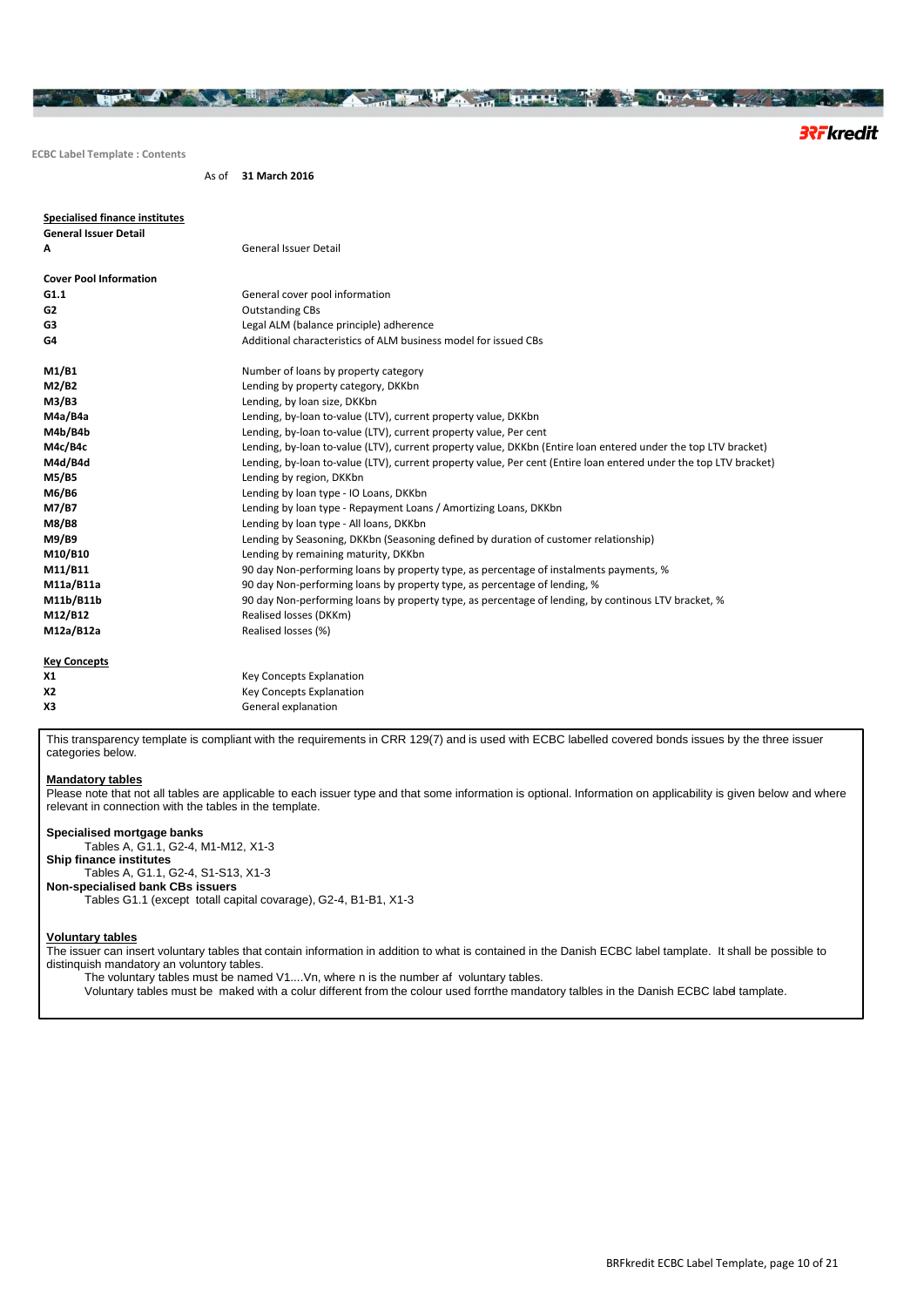### **Table A. General Issuer Detail**

# **3?Fkredit**

### *Key information regarding issuers' balance sheet*

| (DKKbn – except Tier 1 and Solvency ratio)                                                       | Q1 2016 | Q4 2015 | Q3 2015 | Q2 2015 |
|--------------------------------------------------------------------------------------------------|---------|---------|---------|---------|
| <b>Total Balance Sheet Assets</b>                                                                | 280,7   | 269,8   | 263,2   | 267,9   |
| Total Customer Loans(fair value)                                                                 | 259,3   | 250,9   | 243,8   | 235,1   |
| of which: Used/registered for covered bond collateral pool                                       | 258,7   | 250,3   | 243,2   | 234,5   |
| Tier 1 Ratio (%)                                                                                 | 18,8%   | 18,9%   | 18,9%   | 18,7%   |
| Solvency Ratio (%)                                                                               | 18,9%   | 19,1%   | 19,2%   | 18,8%   |
| Outstanding Covered Bonds (fair value)                                                           | 263,7   | 260,9   | 257,6   | 249,1   |
| <b>Outstanding Senior Unsecured Liabilities</b>                                                  | 3,7     | 3,7     | 3,7     | 3,7     |
| Senior Secured Bonds                                                                             | 1,0     | 1,0     | 1,0     | 1,0     |
| Guarantees (e.g. provided by states, municipals, banks)                                          | 34,6    | 35,3    | 33,8    | 33,4    |
| Net loan losses (Net loan losses and net loan loss provisions)                                   | 0,0     | 0,1     | 0,0     | 0,0     |
| Value of acquired properties / ships (temporary possessions, end quarter)                        | 0,4     | 0,4     | 0,4     | 0,5     |
| <b>Customer loans (mortgage) (DKKbn)</b>                                                         |         |         |         |         |
| Total customer loans (market value)                                                              | 253,2   | 248,9   | 240,5   | 231,5   |
| <b>Composition by</b>                                                                            |         |         |         |         |
| Maturity                                                                                         |         |         |         |         |
| $0 \leq 1$ year                                                                                  | 0,0     | 0,3     | 0,1     | 0,2     |
| $<$ 1 $<$ = 5 years                                                                              | 3,35    | 4,71    | 5,07    | 5,32    |
| over 5 years                                                                                     | 249,79  | 243,84  | 235,31  | 226,00  |
| Currency                                                                                         |         |         |         |         |
| <b>DKK</b>                                                                                       | 254,11  | 248,36  | 239,22  | 239,20  |
| <b>EUR</b>                                                                                       | 0,40    | 0,06    | 0,16    | 0,16    |
| <b>USD</b>                                                                                       |         |         |         |         |
| Other                                                                                            | 0,07    | 0,09    | 0,09    | 0,09    |
| customer type                                                                                    |         |         |         |         |
| Residential (owner-occ., private rental, corporate housing, holiday                              | 174,23  | 169,26  | 162,51  | 154,59  |
| houses)                                                                                          |         |         |         |         |
| Commercial (office and business, industry, agriculture,                                          | 35,24   | 34,85   | 34,48   | 33,75   |
| manufacture, social and cultural, ships)                                                         |         |         |         |         |
| Subsidised                                                                                       | 45,12   | 44,75   | 43,50   | 43,19   |
| eligibility as covered bond collateral                                                           | 254,58  | 248,85  | 240,49  | 231,53  |
| Non-performing loans (See definition in table X1)                                                | 0,27    | 0,37    | 0,48    | 0,38    |
| Loan loss provisions (sum of total individual and group wise loss provisions, end of<br>quarter) | 0,55    | 0,57    | 0,60    | 0,65    |

HARRY CONTRACT TO A RESIDENCE AND THE RESIDENCE OF A RESIDENCE OF A RESIDENCE OF A RESIDENCE OF A RESIDENCE OF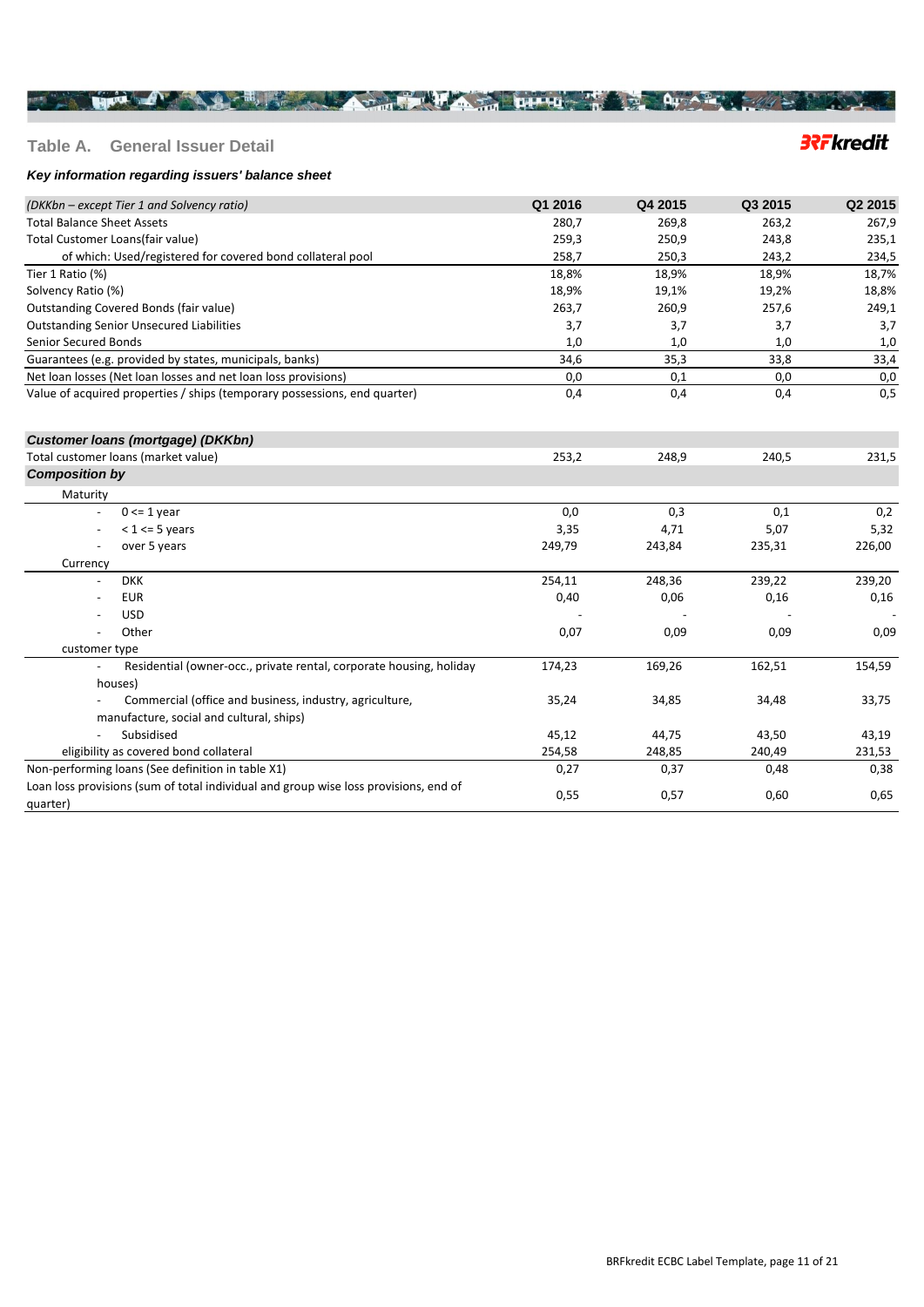## **Table G1.1 – General cover pool information**

### **32Fkredit**

| DKKbn / Percentage of nominal outstanding CBs                                               |                                                                | Q1 2016 | Q4 2015 | Q3 2015 | Q <sub>2</sub> 2015 |
|---------------------------------------------------------------------------------------------|----------------------------------------------------------------|---------|---------|---------|---------------------|
| Nominal cover pool (total value)                                                            |                                                                | 25,2    | 27,2    | 29,3    | 31,9                |
| Transmission or liquidation proceeds to CB holders (for redemption of CBs maturing 0-1 day) |                                                                | 0,0     | 0,0     | 0,0     | 0,0                 |
| Overcollateralisation                                                                       |                                                                | 3,4     | 3,2     | 2,1     | 2,3                 |
| Overcollateralisation ratio                                                                 | Total                                                          | 0,2     | 0,1     | 0,1     | 0,1                 |
|                                                                                             | Mandatory (percentage of risk weigted assets, general, by law) | 8,0%    | 8,0%    | 8,0%    | 8,0%                |
| Nominal value of outstanding CBs                                                            |                                                                | 21,8    | 23,1    | 27,2    | 29,6                |
|                                                                                             | - hereof amount maturing 0-1 day                               | 0,0     | 0,0     | 0,0     | 0,0                 |
| Proceeds from senior secured debt                                                           |                                                                | 0,0     | 0,0     | 0,0     | 0,0                 |
| Proceeds from senior unsecured debt                                                         |                                                                | 0,0     | 0,0     | 0,0     | 0,0                 |
| Tier 2 capital                                                                              |                                                                | 0,0     | 0,0     | 0,0     | 0,0                 |
| Additional tier 1 capital (e.g. hybrid core capital)                                        |                                                                | 0.0     | 0,0     | 0.0     | 0,0                 |
| Core tier 1 capital invested in gilt-edged securities                                       | 3,3                                                            | 3,0     | 1,8     | 1,9     |                     |
| Total capital coverage (rating compliant capital)                                           |                                                                | 3,3     | 3,0     | 1,8     | 1,9                 |
| Loan loss provisions (cover pool level - shown in Table A on issuer level) - Optional       |                                                                |         | 1,4     | 1,3     | 1,3                 |

THE REAL PASSE IN THE REAL PROPERTY OF A PARTICULAR CONTROL PROPERTY OF A REAL PROPERTY OF A REAL PROPERTY OF A

### **Table G2 – Outstanding CBs**

| DKKbn / Percentage of nominal outstanding CBs |                                                             | Q1 2016 | Q4 2015                  | Q3 2015 | Q2 2015 |
|-----------------------------------------------|-------------------------------------------------------------|---------|--------------------------|---------|---------|
| Nominal value of outstanding CBs              |                                                             | 21,8    | 23,1                     | 27,2    | 29,6    |
| Fair value of outstanding CBs (marked value)  |                                                             | 22,6    | 24,1                     | 27,2    | 29,6    |
| Maturity of issued CBs                        | $0-1$ day                                                   |         |                          | $\sim$  |         |
|                                               | $1$ day $- < 1$ year                                        | 4,4     | 0,7                      | 2,7     | 4,5     |
|                                               | 1 year                                                      |         |                          |         |         |
|                                               | $> 1$ and $\leq 2$ years                                    | 2,0     | 4,1                      | 4,4     | 4,5     |
|                                               | $> 2$ and $\leq 3$ years                                    | 4,6     | 5,3                      | 7,2     | 5,6     |
|                                               | $>$ 3 and $\leq$ 4 years                                    | 0,8     | 2,4                      | 1,2     | 2,5     |
|                                               | $>$ 4 and $\leq$ 5 years                                    | 0,3     | 0, 5                     | 0,8     | 0,3     |
|                                               | 5-10 years                                                  | 0,4     | 0,7                      | 0,2     | 0,3     |
|                                               | 10-20 years                                                 | 1,4     | 1,4                      | 1,1     | 1,3     |
|                                               | > 20 years                                                  | 8,6     | 9,0                      | 9,6     | 10,5    |
| Amortisation profile of issued CBs            | <b>Bullet</b>                                               | 35,8%   | 35,9%                    | 39,6%   | 38,9%   |
|                                               | Annuity                                                     | 64,2%   | 64,1%                    | 60,4%   | 61,1%   |
|                                               | Serial                                                      | 0.0%    | 0,0%                     | 0.0%    | 0,0%    |
| Interest rate profile of issued CBs           | Fixed rate (Fixed rate constant for more than 1 year)       | 60,3%   | 60,0%                    | 65,2%   | 64,4%   |
|                                               | Floating rate (Floating rate constant for less than 1 year) | 7,4%    | 8,8%                     | 7,7%    | 7,4%    |
|                                               | Capped floating rate                                        | 32,3%   | 31,2%                    | 27,1%   | 28,2%   |
| Currency denomination profile of issued CBs   | <b>DKK</b>                                                  | 22,6    | 24,1                     | 27,2    | 29,6    |
|                                               | <b>EUR</b>                                                  |         | $\overline{\phantom{a}}$ |         | $\sim$  |
|                                               | <b>SEK</b>                                                  |         |                          | $\sim$  | $\sim$  |
|                                               | CHF                                                         |         |                          |         |         |
|                                               | <b>NOK</b>                                                  |         |                          |         |         |
|                                               | <b>USD</b>                                                  |         |                          |         |         |
|                                               | Other                                                       |         |                          | $\sim$  |         |
| <b>UCITS</b> compliant                        |                                                             | 100%    | 100%                     | 100%    | 100%    |
| CRD compliant                                 |                                                             | 100%    | 100%                     | 100%    | 100%    |
| Eligible for central bank repo                |                                                             | 100%    | 100%                     | 100%    | 100%    |
| Rating                                        | Moody's                                                     |         |                          |         |         |
|                                               | S&P                                                         | AAA     | AAA                      | AAA     | AAA     |
|                                               | Fitch                                                       |         |                          | $\sim$  |         |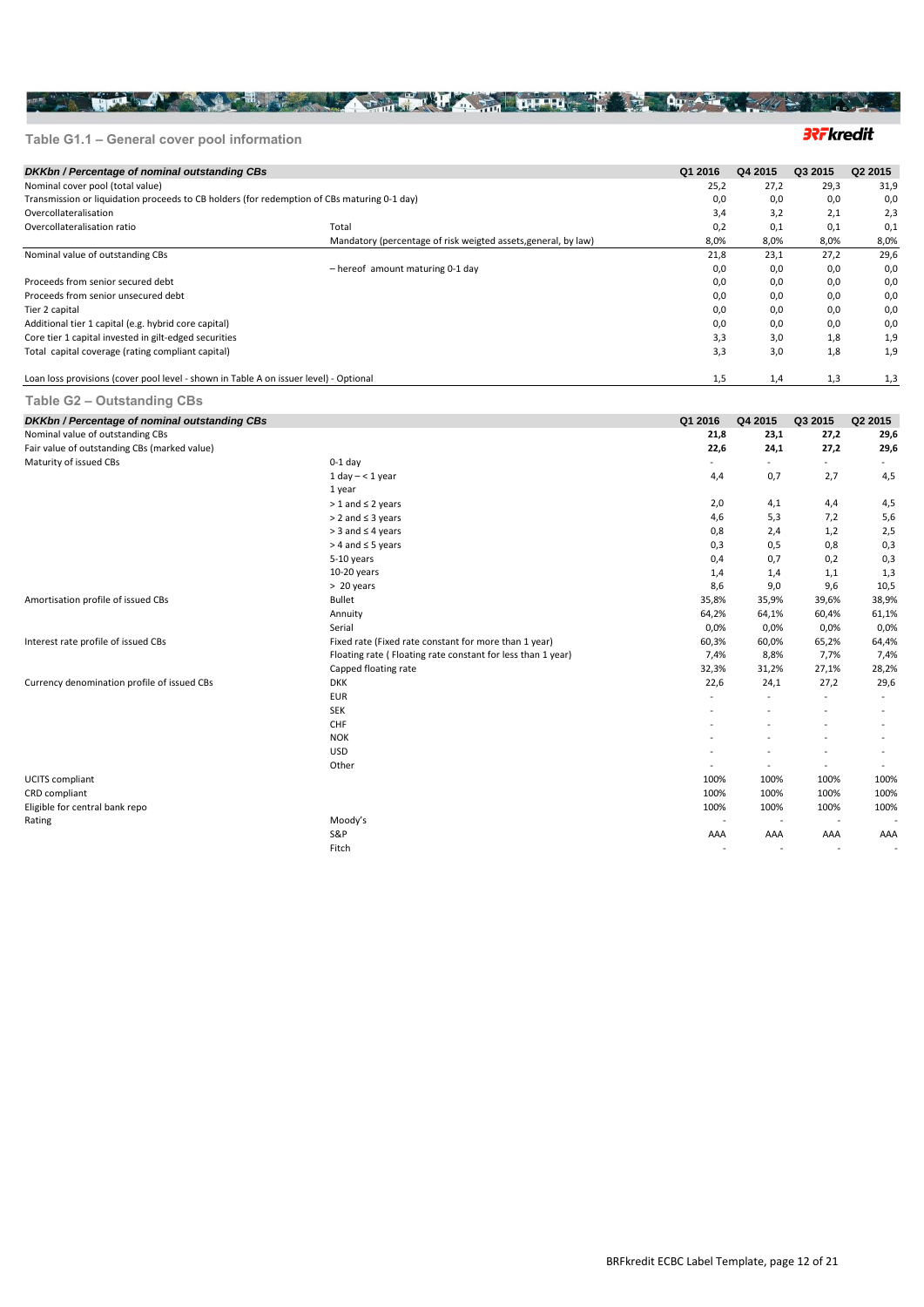### **Table G2.1a-f – Cover assets and maturity structure**

#### **Table G2.1a - Assets other than the loan portfolio in the cover pool**

| Rating/maturity                                  | <b>AAA</b> | AA+ | AA | AA- |  | BBB+ | etc. | Not rated |
|--------------------------------------------------|------------|-----|----|-----|--|------|------|-----------|
| Gilt-edged secutities / rating compliant capital | ر ر        |     |    |     |  |      |      |           |
| $0 - 1$ year                                     |            |     |    |     |  |      |      |           |
| $>1 - 5$ years                                   | 2,0        |     |    |     |  |      |      |           |
| > 5 years                                        | U.I        |     |    |     |  |      |      |           |
| Total                                            | ر ر        |     |    |     |  |      |      |           |

#### **Table G2.1b - Assets other than the loan portfolio in the cover pool**

| Rating/type of cover asset                                 | AAA | $AA+$ | <b>AA</b> | AA- | IA+ |  | BBB+ | etc. | Not rated |
|------------------------------------------------------------|-----|-------|-----------|-----|-----|--|------|------|-----------|
| Exposures to/guaranteed by govenments etc. in EU           |     |       |           |     |     |  |      |      |           |
| Exposures to/guaranteed by govenments etc. third countries |     |       |           |     |     |  |      |      |           |
| Exposure to credit institute credit quality step 1         |     |       |           |     |     |  |      |      |           |
| Exposure to credit institute credit quality step 2         |     |       |           |     |     |  |      |      |           |
| Exposure to credit institute credit quality step 3         |     |       |           |     |     |  |      |      |           |
| Total                                                      | 3,3 |       |           |     |     |  |      |      |           |

#### **Table G2.1c - Assets other than the loan portfolio in the cover pool**

| Maturity structure/Type of cover asset                     | $0 - 1$ year | $>1 - 5$ years | > 5 years | Total |
|------------------------------------------------------------|--------------|----------------|-----------|-------|
| Exposures to/guaranteed by govenments etc. in EU           |              |                |           |       |
| Exposures to/guaranteed by govenments etc. third countries |              |                |           |       |
| Exposure to credit institute credit quality step 1         |              |                |           |       |
| Exposure to credit institute credit quality step 2         |              |                |           |       |
| Exposure to credit institute credit quality step 3         |              | 2,0            | 0,1       |       |
| Total                                                      | 1,1          | 2,0            | 0.1       | 3,3   |

#### **Table G2.1d - Assets other than the loan portfolio in the cover pool**

Other assets, total (distributed pro rata after total assets in credit institution and cover pool)

#### **Table G2.1e - Derivatives at programme level (not subordinated / pari passu with covered bonds)**

| $0 - 1$ year   | - |
|----------------|---|
| $>1 - 5$ years | - |
| years          | - |
| Total          | - |

#### **Table G2.1f - Other Derivatives (subordinated)**

| $0 - 1$ year      | - |
|-------------------|---|
| $>1 - 5$ years    | - |
| $\geq$ 5<br>years | - |
| Total             |   |
|                   |   |

### **Table G2.2 – Interest and currency risk**

| Total value of loans funded in cover pool (DKKbn)    | 21.7 |
|------------------------------------------------------|------|
| Match funded (without interest and/or currency risk) | 100% |
| Completely hedged with derivatives                   | 0,0% |
| Un-hedged interest rate risk                         | 0.0% |
| Un-hedged currency risk                              | 0.0% |
| Of which EUR                                         | 0,0% |
| Of which DKK                                         | 0.0% |
| Of which                                             | 0.0% |

**Table G3 – Legal ALM (balance principle) adherence<sup>1</sup>**

|                           | sue adherence |
|---------------------------|---------------|
| General balance principle | $\sim$        |

# Specific balance principle

*1) Cf. the Danish Executive Order on bond issuance, balance principle and risk management*

**Table G4 – Additional characteristics of ALM business model for issued CBs**

|                                                                                                 | Issue adherence |    |
|-------------------------------------------------------------------------------------------------|-----------------|----|
|                                                                                                 | Yes             | No |
| One-to-one balance between terms of granted loans and bonds<br>issued, i.e. daily tap issuance? |                 |    |
| Pass-through cash flow from borrowers to investors?                                             |                 |    |
| Asset substitution in cover pool allowed?                                                       |                 | x  |

Note: \* A few older traditional danish mortgage bonds are not CRD compliant

To Contents

0,2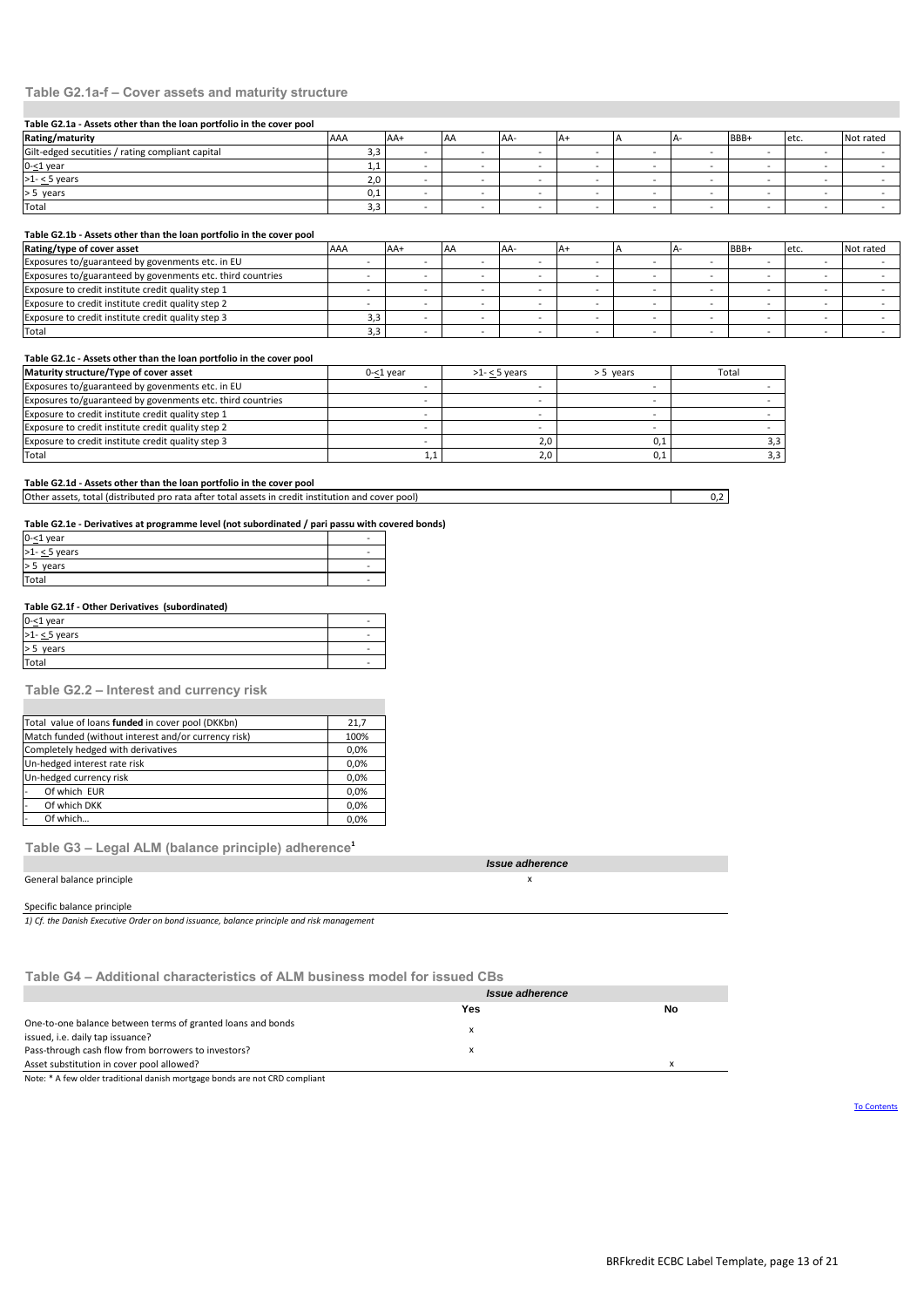*Property categories are defined according to Danish FSA's AS-reporting form*

**Thursday** 

### **Table M1/B1**

|        | Number of loans by property category |                |            |                |                |               |                 |             |                     |       |        |
|--------|--------------------------------------|----------------|------------|----------------|----------------|---------------|-----------------|-------------|---------------------|-------|--------|
|        |                                      |                |            |                |                | Manufacturing |                 |             |                     |       |        |
|        | Owner-occupied                       |                | Subsidised | Cooperative    |                | and Manual    | Office and      |             | Social and cultural |       |        |
|        | homes                                | Holiday houses | Housing    | <b>Housing</b> | Private rental | Industries    | <b>Business</b> | Agriculture | purposes            | Other | Total  |
| Total  | 11.070                               | 1.306          | 487        | 204            | 1.006          | 80            | 530             |             |                     |       | 14.728 |
| In $%$ | 75,2%                                | 8,9%           | 3,3%       | 1,4%           | 6,8%           | 0.5%          | 3,6%            | 0,0%        | 0.3%                | 0.0%  |        |

### **Table M2/B2**

### *Lending by property category, DKKbn*

|        |                |                |            |             |                | Manufacturing |                 |             |                     |       |       |
|--------|----------------|----------------|------------|-------------|----------------|---------------|-----------------|-------------|---------------------|-------|-------|
|        | Owner-occupied |                | Subsidised | Cooperative |                | and Manual    | Office and      |             | Social and cultural |       |       |
|        | homes          | Holiday houses | Housing    | Housing     | Private rental | Industries    | <b>Business</b> | Agriculture | purposes            | Other | Total |
| Total  |                |                |            |             |                |               |                 | 0.0         |                     |       | 21,7  |
| In $%$ | 37,3%          | 2.7%           | 2,2%       | 6,1%        | 25,3%          | 1,1%          | 24,6%           | 0,1%        | 0.5%                | 0,0%  |       |

### **Table M3/B3**

*Lending, by loan size, DKKbn*

|        | DKK C<br>2m | DKK <sub>2</sub><br>5 <sub>m</sub> | 20 <sub>m</sub><br>DKK 5 | 50 <sub>m</sub><br><b>DKK 20 -</b> | 100 <sub>m</sub><br>$.50 -$<br>DKK | <b>DKK 100m</b> | Total               |
|--------|-------------|------------------------------------|--------------------------|------------------------------------|------------------------------------|-----------------|---------------------|
| Total  | o.c         | -                                  | .с                       | .                                  | .                                  | ب ر __          | <b>34.7</b><br>44,7 |
| In $%$ | 39,8%       | 11,4%                              | 19,4%                    | 15,0%                              | 7,6%                               | 6,8%            |                     |

# **3?Fkredit**

**Our AV** 

**Francisco** 

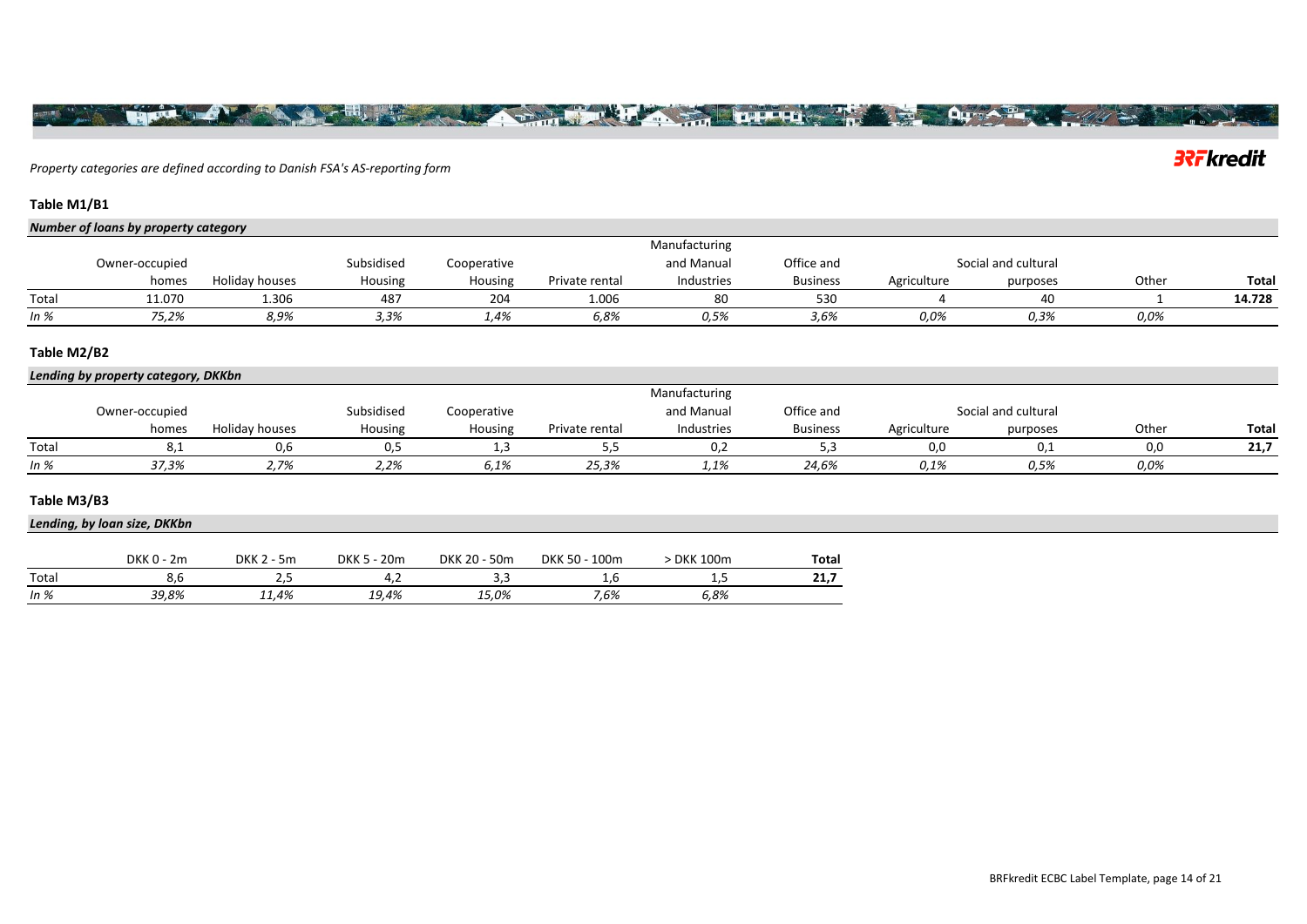### The second of the second state of the second state of the second state of the state of the state of the state of

#### **Table M4a/B4a**

*Lending, by-loan to-value (LTV), current property value, DKKbn* 0 - 19,9 20 - 39,9 40 - 59,9 60 - 69,9 70 - 79,9 80 - 84,9 85 - 89,9 90 - 94,9 95 - 100 > 100 Owner-occupied homes 2,6 2,2 1,7 0,6 0,4 0,2 0,1 0,1 0,1 0,2 Holiday houses 0,2 0,2 0,1 0,0 0,0 0,0 0,0 0,0 0,0 0,0 Subsidised Housing 0,3 0,1 0,0 0,0 0,0 0,0 0,0 0,0 0,0 Cooperative Housing 0,6 0,3 0,2 0,1 0,0 0,0 0,0 0,0 0,0 0,0 Private rental 1,3 1,3 1,2 0,5 0,5 0,2 0,2 0,1 0,1 0,2 Manufacturing and Manual Industries 0,1 0,1 0,0 0,0 0,0 0,0 0,0 0,0 0,0 0,0 Office and Business 1,5 1,5 1,2 0,5 0,3 0,1 0,1 0,0 0,0 0,2 Agricultutal properties 0,0 0,0 0,0 0,0 0,0 0,0 0,0 0,0 0,0 0,0 Properties for social and cultural purposes<br>Other 0,0 0,0 0,0 0,0 0,0 0,0 0,0 0,0 0,0 0,0 Other 0,0 0,0 - - - - - - - - Total **6,6 5,7 4,5 1,7 1,3 0,5 0,4 0,2 0,2 0,5** *Per cent*<br>70 - 79,9

#### **Table M4b/B4b**

*Lending, by-loan to-value (LTV), current property value, per cent*

|                                                |            |             |             |             | Per cent    |             |             |             |            |      |
|------------------------------------------------|------------|-------------|-------------|-------------|-------------|-------------|-------------|-------------|------------|------|
|                                                | $0 - 19,9$ | $20 - 39,9$ | $40 - 59,9$ | $60 - 69,9$ | $70 - 79,9$ | $80 - 84,9$ | $85 - 89,9$ | $90 - 94,9$ | $95 - 100$ | >100 |
| Owner-occupied homes                           | 32,2%      | 27,3%       | 20,7%       | 7,3%        | 5,2%        | 1,9%        | 1,5%        | 0,9%        | 0,9%       | 1,9% |
| Holiday houses                                 | 33,4%      | 28,7%       | 21,1%       | 6,9%        | 4,6%        | 1,6%        | 1,2%        | 0,7%        | 0,7%       | 1,1% |
| <b>Subsidised Housing</b>                      | 61,0%      | 23,2%       | 9,9%        | 2,4%        | 1,4%        | 0,3%        | 0,3%        | 0,3%        | 0,3%       | 1,0% |
| <b>Cooperative Housing</b>                     | 41,8%      | 24,7%       | 16,3%       | 5,5%        | 3,7%        | 1,5%        | 1,4%        | 1,0%        | 1,0%       | 3,1% |
| Private rental                                 | 24,5%      | 23,2%       | 21,3%       | 9,5%        | 8,4%        | 3,7%        | 3,1%        | 1,6%        | 1,6%       | 3,2% |
| Manufacturing and Manual Industries            | 42,7%      | 33,6%       | 21,1%       | 1,7%        | 0,4%        | 0,1%        | 0,1%        | 0,1%        | 0,1%       | 0,0% |
| Office and Business                            | 28,2%      | 27,7%       | 22,5%       | 8,5%        | 5,6%        | 1,9%        | 1,2%        | 0,7%        | 0,7%       | 2,9% |
| Agricultutal properties                        | 23,0%      | 20,0%       | 20,0%       | 10,0%       | 10,0%       | 5,0%        | 5,0%        | 2,9%        | 2,9%       | 1,3% |
| Properties for social and cultural<br>purposes | 36,9%      | 20,3%       | 21,4%       | 10,5%       | 4,5%        | 2,0%        | 2,0%        | 0,8%        | 0,8%       | 0,8% |
| Other                                          | 94,9%      | 5,1%        | 0,0%        | 0,0%        | 0,0%        | 0,0%        | 0,0%        | 0,0%        | 0,0%       | 0,0% |
| Total                                          | 30,7%      | 26,2%       | 20,8%       | 7,9%        | 5,9%        | 2,3%        | 1,8%        | 1,0%        | 1,0%       | 2,5% |

#### **Table M4c/B4c**

*Lending, by-loan to-value (LTV), current property value, DKKbn (Entire loan entered under the top LTV bracket)*

|                                                         |            |             |             |             | Per cent    |             |             |             |            |            |                |
|---------------------------------------------------------|------------|-------------|-------------|-------------|-------------|-------------|-------------|-------------|------------|------------|----------------|
|                                                         | $0 - 19,9$ | $20 - 39,9$ | $40 - 59,9$ | $60 - 69,9$ | $70 - 79,9$ | $80 - 84,9$ | $85 - 89,9$ | $90 - 94,9$ | $95 - 100$ | >100       | Avg. LTV       |
| Owner-occupied homes<br>Holiday houses                  | 0,3<br>0,0 | 0,9<br>0,1  | 1,6<br>0,1  | 1,1<br>0,1  | 1,2<br>0,1  | 0,5<br>0,0  | 0,5<br>0,0  | 0,4<br>0,0  | 0,3<br>0,0 | 1,3<br>0,1 | 71,2%<br>68,2% |
| <b>Subsidised Housing</b><br><b>Cooperative Housing</b> | 0,3<br>0,2 | 0,1         | 0,0<br>0,1  | 0,0<br>0,2  | 0,0<br>0,1  | 0,0<br>0,0  | 0,0<br>0,0  | 0,0<br>0,0  | 0,0<br>0,1 | 0,0        | 33,4%          |
| Private rental                                          | 0,2        | 0,3<br>0,5  | 0,5         | 0,4         | 0,4         | 0,5         | 0,4         | 0,7         | 0,7        | 0,2<br>1,2 | 61,2%<br>81,2% |
| Manufacturing and Manual Industries                     | 0,0        | 0,1         | 0,1         | 0,0         | 0,0         | $\sim$      | ж.          | $\sim$      | 0,0        | 0,0        | 45,8%          |
| <b>Office and Business</b>                              | 0,1        | 0,6         | 1,2         | 0,8         | 0,9         | 0,2         | 0,6         | 0,0         | 0,0        | 0,8        | 70,7%          |
| Agricultutal properties                                 | 0,0        | $\sim$      | ж.          | ×.          | ж.          |             | ж.          | $\sim$      | 0,0        | 0,0        | 97,1%          |
| Properties for social and cultural<br>purposes          | 0,0        | 0,0         | 0,0         | 0,0         | 0,0         | 0,0         | 0,0         | 0,0         | $\sim$     | 0,0        | 5,6%           |
| Other                                                   |            | 0,0         | ж.          |             | ж.          |             | $\sim$      |             | $\sim$     | $\sim$     | 21,1%          |
| Total                                                   | 1,1        | 2,5         | 3,8         | 2,6         | 2,7         | 1,3         | 1,5         | 1,2         | 1,2        | 3,7        | 71,7%          |

#### **Table M4d/B4d**

*Lending, by-loan to-value (LTV), current property value, PER CENT (Entire loan entered under the top LTV bracket)*

|                                                |            |             |             |             | Per cent    |             |             |             |            |       |          |
|------------------------------------------------|------------|-------------|-------------|-------------|-------------|-------------|-------------|-------------|------------|-------|----------|
|                                                | $0 - 19,9$ | $20 - 39,9$ | $40 - 59,9$ | $60 - 69,9$ | $70 - 79,9$ | $80 - 84,9$ | $85 - 89,9$ | $90 - 94,9$ | $95 - 100$ | >100  | Avg. LTV |
| Owner-occupied homes                           | 3,6%       | 10,5%       | 20,0%       | 13,8%       | 14,6%       | 6,1%        | 5,7%        | 5,3%        | 4,2%       | 16,3% | 71,2%    |
| Holiday houses                                 | 2,5%       | 11,1%       | 25,0%       | 15,1%       | 15,2%       | 5,5%        | 3,7%        | 5,1%        | 5,0%       | 11,9% | 68,2%    |
| <b>Subsidised Housing</b>                      | 52,3%      | 24,4%       | 4,8%        | 4,3%        | 6,3%        | 3,8%        | 0,3%        | 1,4%        | 0,9%       | 1,6%  | 33,4%    |
| <b>Cooperative Housing</b>                     | 13,1%      | 23,0%       | 10,4%       | 17,5%       | 8,7%        | 2,0%        | 3,7%        | 1,1%        | 5,6%       | 15,0% | 61,2%    |
| Private rental                                 | 4,0%       | 9,1%        | 8,6%        | 6,5%        | 7,6%        | 9,3%        | 6,6%        | 12,7%       | 13,0%      | 22,6% | 81,2%    |
| Manufacturing and Manual Industries            | 8,3%       | 26,7%       | 46,6%       | 14,7%       | 1,6%        | 0,0%        | 0,0%        | 0,0%        | 0,9%       | 1,2%  | 45,8%    |
| <b>Office and Business</b>                     | 2,5%       | 11,3%       | 23,1%       | 14,2%       | 17,0%       | 4,4%        | 10,7%       | 0,9%        | 0,6%       | 15,3% | 70,7%    |
| Agricultutal properties                        | 3,0%       | 0,0%        | 0,0%        | 0,0%        | 0,0%        | 0,0%        | 0,0%        | 0,0%        | 91,2%      | 5,8%  | 97,1%    |
| Properties for social and cultural<br>purposes | 19,6%      | 11,6%       | 21,0%       | 20,0%       | 8,2%        | 8,1%        | 4,5%        | 3,7%        | 0,0%       | 3,4%  | 5,6%     |
| Other                                          | 0,0%       | 100,0%      | 0,0%        | 0,0%        | 0,0%        | 0,0%        | 0,0%        | 0,0%        | 0,0%       | 0,0%  | 21,1%    |
| Total                                          | 5,2%       | 11,6%       | 17,4%       | 12,1%       | 12,7%       | 6,1%        | 6,8%        | 5,7%        | 5,6%       | 16,8% | 71,7%    |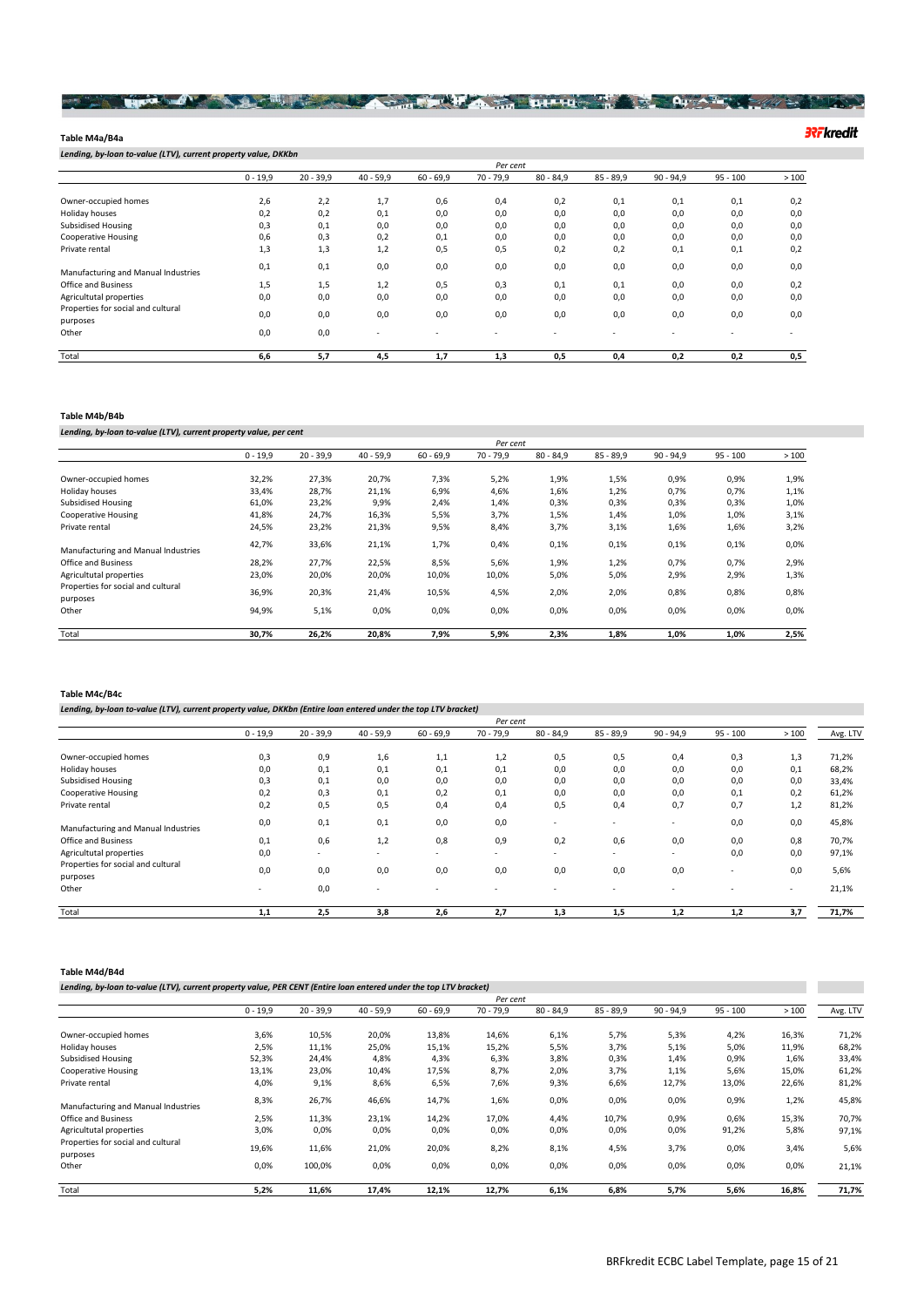### **Table M5/B5 - Total**

<sub>1917</sub> 1917 1917

### *Lending by region, DKKbn*

|                                    |                          | Greater Copenhagen area Remaining Zealand & Bornholm | Northern Jutland (Region | Eastern Jutland (Region | Southern Jutland & Funen |                        |       |
|------------------------------------|--------------------------|------------------------------------------------------|--------------------------|-------------------------|--------------------------|------------------------|-------|
|                                    | (Region Hovedstaden)     | (Region Sjælland)                                    | Nordjylland)             | Midtjylland)            | (Region Syddanmark)      | <b>Outside Denmark</b> | Total |
|                                    |                          |                                                      |                          |                         |                          |                        |       |
| Owner-occupied homes               | 2,7                      | 2,0                                                  | 0,4                      | 1,4                     | 1,5                      | 0,1                    | 8,1   |
| Holiday houses                     | 0,2                      | 0,2                                                  | 0,0                      | 0,1                     | 0,0                      |                        | 0,6   |
| Subsidised Housing                 | 0,2                      | 0,0                                                  | 0,0                      | 0,1                     | 0,1                      |                        | 0,5   |
| <b>Cooperative Housing</b>         | 0,9                      | 0,2                                                  | 0,0                      | 0,1                     | 0,1                      |                        | 1,3   |
| Private rental                     | 2,2                      | 1,3                                                  | 0,2                      | 0,6                     | 1,2                      |                        | 5,5   |
| Manufacturing and Manual           |                          |                                                      |                          |                         |                          |                        |       |
| Industries                         | 0,1                      | 0,0                                                  | 0,0                      | 0,1                     | 0,0                      |                        | 0,2   |
| Office and Business                | 2,7                      | 0,4                                                  | 0,3                      | 1,2                     | 0,7                      |                        | 5,3   |
| Agricultutal properties            | 0,0                      |                                                      | 0,0                      | 0,0                     |                          |                        | 0,0   |
| Properties for social and cultural |                          |                                                      |                          |                         |                          |                        |       |
| purposes                           | 0,0                      | 0,0                                                  | 0,0                      | 0,1                     | 0,0                      |                        | 0,1   |
| Other                              | $\overline{\phantom{a}}$ | $\sim$                                               | $\sim$                   | $\sim$                  | 0,0                      |                        | 0,0   |
| Total                              | 9,0                      | 4,2                                                  | 1,0                      | 3,7                     | 3.7                      | 0,1                    | 21,7  |

The state of the state of the state of the state of the state of the state of the state of the state of the state of the state of the state of the state of the state of the state of the state of the state of the state of t

# **3?Fkredit**

 $\frac{1}{2}$ 

April 14/4 Same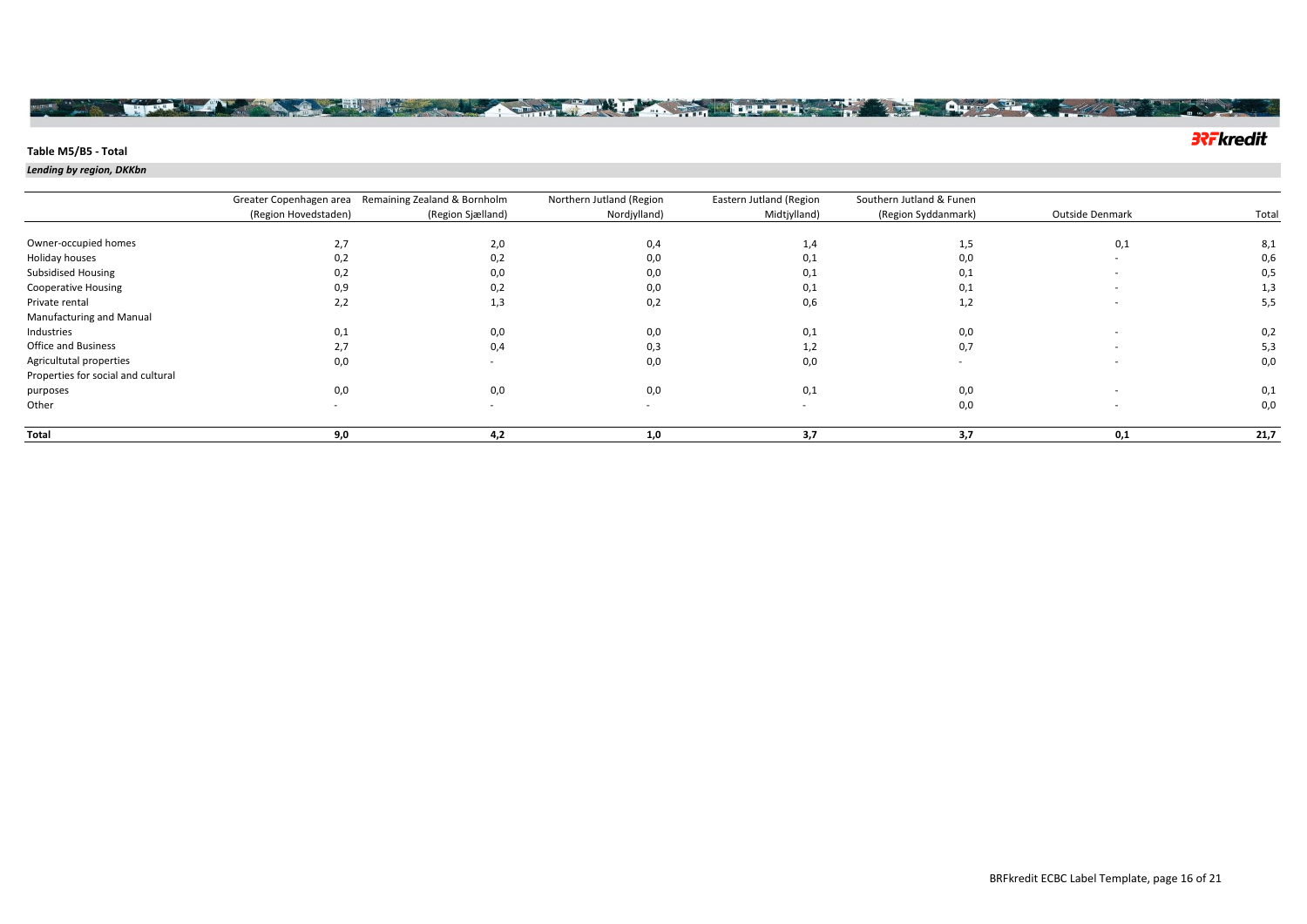### BOOK AND STREET TO BE A PARTICULAR OF A PARTY OF A REAL PROPERTY

**32Fkredit** 

**Table M6/B6** *Lending by loan type - IO Loans, DKKbn*

Owner-occupied Holiday houses Subsidised Housing Cooperative Private rental Manufacturing and Manual Industries Office and Business Agriculture cultural purposes Other **Total** Social and Index Loans - - - - - - - - - - - Fixed-rate to maturity 0,2 0,0 0,0 - 0,0 - 0,0 - - 0,0 0,2 Fixed-rate shorter period than<br>maturity (ARM's etc.) maturity (ARM's etc.) 0,1 0,0 0,0 0,5 3,5 0,0 3,1 - 0,0 - 7,3 - rate fixed **≤** 1 year - - - - 0,4 0,0 0,8 - 0,0 - 1,2 - rate fixed > 1 and ≤ 3 years - - - - 1,1 - 0,5 - - - 1,5 - rate fixed > 3 and ≤ 5 years 0,0 - - - 0,0 1,9 - 0,8 - - - - - 2,7<br>- rate fixed > 5 years 0,1 0,0 0,0 0,5 0,2 0,0 1,0 - - - - 1,8 - rate fixed > 5 years 0,1 0,0 0,0 0,5 0,2 0,0 1,0 - - - 1,8 Money market based loans - - - - - - - - - - - Non Capped floaters 0,0 0,0 0,0 0,8 0,8 0,0 - 1,7 Capped floaters 2,7 0,2 - 0,1 0,0 - - - - - 2,9 Other - - - - - - - - - - - **Total 3,0 0,2 0,0 0,6 4,3 0,1 3,9 0,0 0,0 0,0 12,1**

\*Interest-only loans at time of compilation. Interest-only is typically limited to a maximum of 10 years

#### **Table M7/B7**

*Lending by loan type - Repayment Loans / Amortizing Loans, DKKbn*

|                                       |                |                |            |             |                          | Manufacturing |                 |                               |            |                          |        |
|---------------------------------------|----------------|----------------|------------|-------------|--------------------------|---------------|-----------------|-------------------------------|------------|--------------------------|--------|
|                                       | Owner-occupied |                | Subsidised | Cooperative |                          | and Manual    | Office and      |                               | Social and |                          |        |
|                                       | homes          | Holiday houses | Housing    | Housing     | Private rental           | Industries    | <b>Business</b> | Agriculture cultural purposes |            | Other                    | Total  |
| Index Loans                           |                | $\sim$         | $\sim$     | $\sim$      | $\overline{\phantom{a}}$ | $\sim$        | $\sim$          |                               | $\sim$     | $\sim$                   | $\sim$ |
| Fixed-rate to maturity                | 1,4            | 0,2            | 0,4        | 0,5         | 0,2                      | 0,0           | 0,1             | 0,0                           | 0,0        |                          | 3,0    |
| Fixed-rate shorter period than        |                |                |            |             |                          |               |                 |                               |            |                          |        |
| maturity (ARM's etc.)                 | 0,1            | 0,0            | 0,0        | 0,1         | 0,9                      | 0,1           | 1,3             |                               | 0,1        | $\sim$                   | 2,5    |
| - rate fixed ≤ 1 year                 | 0,0            | $\sim$         |            | ۰.          | 0,3                      | 0,1           | 0,5             |                               | 0,0        |                          | 0,9    |
| - rate fixed $> 1$ and $\leq 3$ years | 0,0            |                | $\sim$     | $\sim$      | 0,2                      | 0,0           | 0,3             | $\sim$                        | $\sim$     |                          | 0,4    |
| - rate fixed $>$ 3 and $\leq$ 5 years |                | ۰.             | ۰.         | $\sim$      | 0,4                      | 0,0           | 0,4             |                               | 0,0        |                          | 0,8    |
| - rate fixed > 5 years                | 0,1            | 0,0            | 0,0        | 0,1         | 0,0                      | 0,0           | 0,1             |                               | $\sim$     |                          | 0,3    |
| Money market based loans              |                | $\sim$         |            | ۰.          | $\overline{\phantom{a}}$ | $\sim$        | ۰.              |                               | $\sim$     |                          | $\sim$ |
| Non Capped floaters                   | $\sim$         | $\sim$         |            | ۰.          | $\overline{\phantom{a}}$ | 0,0           | 0,0             | $\sim$                        | $\sim$     | $\sim$                   | 0,0    |
| Capped floaters                       | 3,6            | 0,2            | 0,0        | 0,1         | 0,1                      | 0,0           | 0,0             | 0.0                           | 0,0        | $\sim$                   | 4,1    |
| Other                                 |                | . .            |            | ۰.          | $\sim$                   | $\sim$        | $\sim$          | $\sim$                        | $\sim$     | $\overline{\phantom{a}}$ |        |
| Total                                 | 5,1            | 0,4            | 0,5        | 0,7         | 1,2                      | 0,2           | 1,4             | 0,0                           | 0,1        |                          | 9,6    |

#### **Table M8/B8**

*Lending by loan type - All loans, DKKbn*

|                                       |                |                |            |             |                | Manufacturing |                 |                               |            |        |        |
|---------------------------------------|----------------|----------------|------------|-------------|----------------|---------------|-----------------|-------------------------------|------------|--------|--------|
|                                       | Owner-occupied |                | Subsidised | Cooperative |                | and Manual    | Office and      |                               | Social and |        |        |
|                                       | homes          | Holiday houses | Housing    | Housing     | Private rental | Industries    | <b>Business</b> | Agriculture cultural purposes |            | Other  | Total  |
| Index Loans                           |                |                |            | ÷.          | $\sim$         | ٠             | $\sim$          |                               | ٠          |        | $\sim$ |
| Fixed-rate to maturity                | 1,6            | 0,2            | 0,4        | 0,5         | 0,2            | 0,0           | 0,1             | 0,0                           | 0,0        | 0,0    | 3,2    |
| Fixed-rate shorter period than        |                |                |            |             |                |               |                 |                               |            |        |        |
| maturity (ARM's etc.)                 | 0,1            | 0,0            | 0,0        | 0,6         | 4,4            | 0,1           | 4,4             | $\sim$                        | 0,1        |        | 9,8    |
| - rate fixed ≤ 1 year                 | 0,0            | $\sim$         | . .        | ۰.          | 0,7            | 0,1           | 1,3             |                               | 0,0        |        | 2,1    |
| - rate fixed $>$ 1 and $\leq$ 3 years | 0,0            |                |            | ۰.          | 1,2            | 0,0           | 0,8             | $\sim$                        | ۰.         |        | 2,0    |
| - rate fixed $>$ 3 and $\leq$ 5 years | 0,0            | $\sim$         |            | 0,0         | 2,2            | 0,0           | 1,2             |                               | 0,0        | $\sim$ | 3,6    |
| - rate fixed > 5 years                | 0,1            | 0,0            | 0,0        | 0,6         | 0,2            | 0,0           | 1,1             |                               | ٠          |        | 2,1    |
| Money market based loans              |                |                | . .        | ۰.          | $\sim$         |               | $\sim$          |                               |            |        |        |
| Non Capped floaters                   | 0,0            | $\sim$         | 0,0        | 0,0         | 0,8            | 0,0           | 0,8             | 0.0                           | $\sim$     |        | 1,7    |
| Capped floaters                       | 6,3            | 0,4            | 0,0        | 0,2         | 0,1            | 0,0           | 0,0             | 0,0                           | 0,0        |        | 7,0    |
| Other                                 |                |                |            | ÷.          | $\sim$         | $\sim$        | $\sim$          | $\sim$                        | $\sim$     |        |        |
| Total                                 | 8,1            | 0,6            | 0,5        | 1,3         | 5,5            | 0,2           | 5.3             | 0.0                           | 0,1        | 0,0    | 21,7   |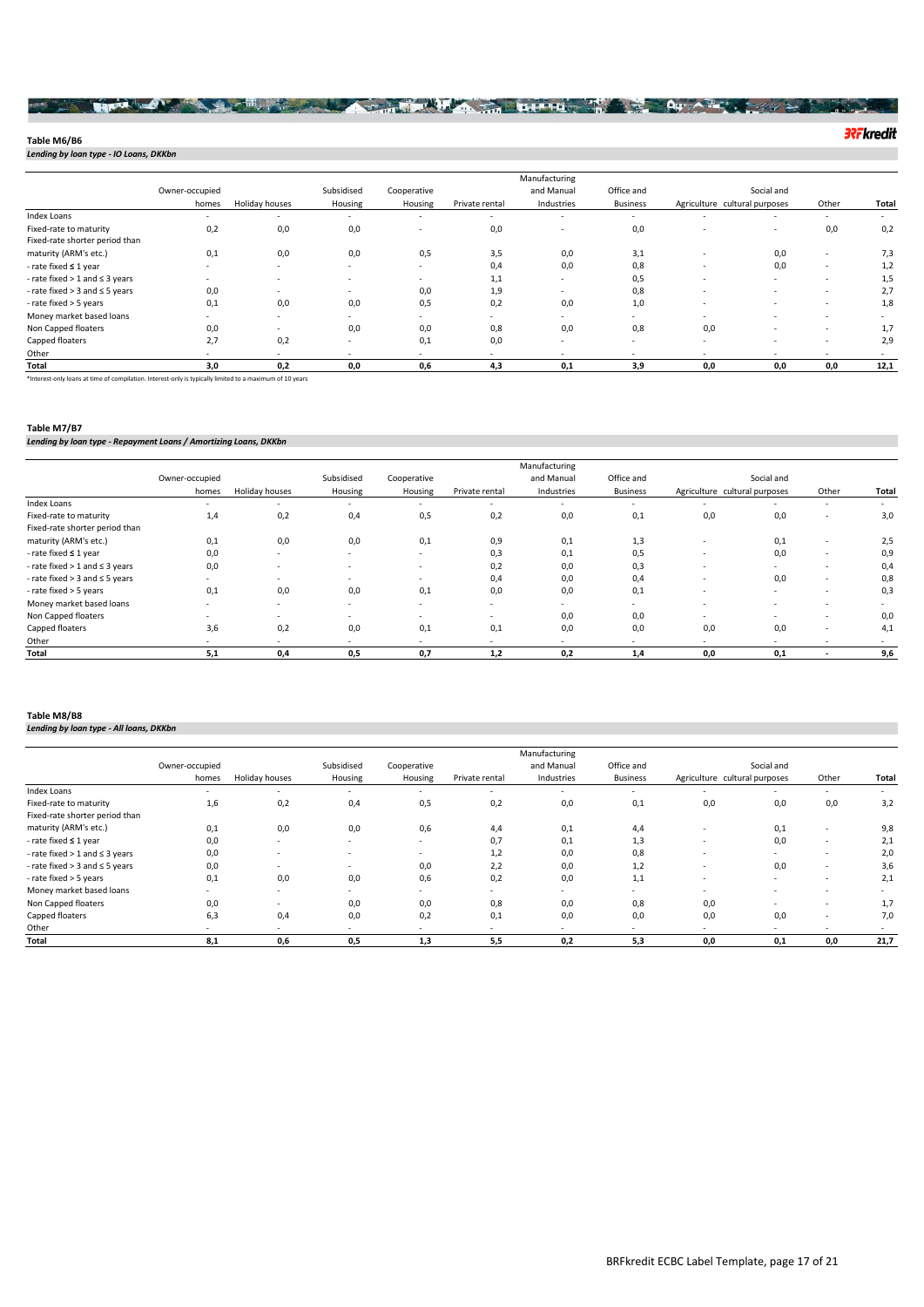#### NAME OF TAXABLE PARTY OF THE PARTY OF A PARTY OF THE PARTY OF THE PARTY OF THE PARTY OF THE PARTY OF THE PARTY OF THE PARTY OF THE PARTY OF THE PARTY OF THE PARTY OF THE PARTY OF THE PARTY OF THE PARTY OF THE PARTY OF THE man **a**

#### **Table M9/B9**

*Lending by Seasoning, DKKbn (Seasoning defined by duration of customer relationship)*

|                              |                |                |            |             |                | Manufacturing |                 |                               |            |       |       |
|------------------------------|----------------|----------------|------------|-------------|----------------|---------------|-----------------|-------------------------------|------------|-------|-------|
|                              | Owner-occupied |                | Subsidised | Cooperative |                | and Manual    | Office and      |                               | Social and |       |       |
|                              | homes          | Holiday houses | Housing    | Housing     | Private rental | Industries    | <b>Business</b> | Agriculture cultural purposes |            | Other | Total |
| < 12 months                  | 0,0            | 0,0            |            |             |                |               | 0,0             |                               |            |       | 0,1   |
| $\geq 12 - 524$ months       | 0,0            | 0,0            |            | 0,0         | 0,5            | 0,0           | 0,0             |                               |            |       | 0,6   |
| $\geq$ 24 - $\leq$ 36 months | 0,0            | 0,0            | 0,0        | 0,0         | 0,0            |               | 0,4             |                               |            |       | 0,5   |
| $\geq$ 36 - $\leq$ 60 months | 0,0            | 0,0            |            | 0,0         | 1,0            | 0,0           | 0,4             |                               |            |       | 1,5   |
| $\geq 60$ months             | 8.0            | 0.6            | 0.5        |             | 3.9            | 0,2           |                 | 0.0                           |            | 0,0   | 19,1  |
| Total                        | 8,1            | 0.6            | 0.5        |             | 5.5            | 0,2           | 5.3             | 0,0                           | 0.1        | 0,0   | 21,7  |

#### **Table M10/B10**

*Lending by remaining maturity, DKKbn*

|                             |                |                |            |             |                | Manufacturing |                 |                               |            |       |       |
|-----------------------------|----------------|----------------|------------|-------------|----------------|---------------|-----------------|-------------------------------|------------|-------|-------|
|                             | Owner-occupied |                | Subsidised | Cooperative |                | and Manual    | Office and      |                               | Social and |       |       |
|                             | homes          | Holiday houses | Housing    | Housing     | Private rental | Industries    | <b>Business</b> | Agriculture cultural purposes |            | Other | Total |
| $<$ 1 Years                 | 0,0            | 0,0            | 0,0        | 0,4         | 0,1            | 0,0           | 0,5             | 0,0                           |            |       | 1,1   |
| $\geq 1 - \leq 3$ Years     | 0,0            | 0,0            | 0,0        | 0,0         | 0,7            | 0,0           | 0,3             |                               | 0.0        |       | 1,1   |
| $\geq$ 3 - $\leq$ 5 Years   | 0,0            | 0,0            | 0,0        | 0,0         | 0,0            | 0,0           | 0,0             | 0,0                           | 0.0        |       | 0,1   |
| $\geq$ 5 - $\leq$ 10 Years  | 0,3            | 0,0            | 0,1        | 0,0         | 0,1            | 0,1           | 0,5             |                               | 0.0        |       | 1,1   |
| $\geq 10$ - $\leq 20$ Years | 2,5            | 0,2            | 0,2        | 0,2         | 1,4            | 0,1           | 1,4             |                               | 0.1        |       | 6,0   |
| $\geq$ 20 Years             | 5.2            | 0.3            | 0,1        | 0.6         | 3,3            | 0,0           |                 | 0,0                           | 0.0        | 0,0   | 12,3  |
| Total                       | 8.1            | 0.6            | 0.5        |             | 5,5            | 0,2           | 5.3             | 0.0                           | 0.1        | 0,0   | 21,7  |

#### **Table M11/B11**

#### *90 day Non-performing loans by property type, as percentage of total payments, %*

|                                                                  |                |                |            |             |                | Manufacturing |                 |                               |            |      |       |
|------------------------------------------------------------------|----------------|----------------|------------|-------------|----------------|---------------|-----------------|-------------------------------|------------|------|-------|
|                                                                  | Owner-occupied |                | Subsidised | Cooperative |                | and Manual    | Office and      |                               | Social and |      |       |
|                                                                  | homes          | Holiday houses | Housing    | Housing     | Private rental | Industries    | <b>Business</b> | Agriculture cultural purposes |            | Othe | Total |
| 90 day NPL                                                       | 1.30           | 1.43           |            |             | 0.30           |               | 0.14            |                               |            |      | 0.55  |
| Nota: 00 days arrage as of 01.2016. (See definition in table V1) |                |                |            |             |                |               |                 |                               |            |      |       |

*Note: 90-days arrear as of Q1 2016 (See definition in table X1)*

#### **Table M11a/B11a**

#### *90 day Non-performing loans by property type, as percentage of lending, %*

|                                                                 |                |                |            |             |                | Manufacturing |                 |                               |            |       |       |
|-----------------------------------------------------------------|----------------|----------------|------------|-------------|----------------|---------------|-----------------|-------------------------------|------------|-------|-------|
|                                                                 | Owner-occupied |                | Subsidised | Cooperative |                | and Manual    | Office and      |                               | Social and |       |       |
|                                                                 | homes          | Holiday houses | Housing    | Housing     | Private rental | Industries    | <b>Business</b> | Agriculture cultural purposes |            | Other | Total |
| 90 day NPL                                                      | 1.59           | 1.59           |            |             | 0.78           |               | 0.30            |                               |            |       | 0.91  |
| Note: 90-days arrear as of Q1 2016 (See definition in table X1) |                |                |            |             |                |               |                 |                               |            |       |       |

# **Table M11b/B11b**

| 17 90 day Non-performing loans by property type, as percentage of lending, by continous LTV bracket, |  |
|------------------------------------------------------------------------------------------------------|--|
|                                                                                                      |  |

|                      |                |                |            |                          |                | Manufacturing |                 |                               |            |       |       |
|----------------------|----------------|----------------|------------|--------------------------|----------------|---------------|-----------------|-------------------------------|------------|-------|-------|
|                      | Owner-occupied |                | Subsidised | Cooperative              |                | and Manual    | Office and      |                               | Social and |       |       |
|                      | homes          | Holiday houses | Housing    | Housing                  | Private rental | Industries    | <b>Business</b> | Agriculture cultural purposes |            | Other | Total |
| < 60per cent LTV     | 1,12           | 1,17           |            | $\overline{\phantom{a}}$ | 0,47           |               | 0,20            |                               | $\sim$     |       | 0,62  |
| 60-69.9 per cent LTV | 0,15           | 0,13           |            |                          | 0,07           |               | 0,03            |                               |            |       | 0,09  |
| 70-79.9 per cent LTV | 0,12           | 0,12           |            | $\overline{\phantom{a}}$ | 0,07           |               | 0,03            |                               |            |       | 0,07  |
| 80-89.9 per cent LTV | 0.09           | 0.09           |            |                          | 0,07           |               | 0.03            |                               |            |       | 0,06  |
| 90-100 per cent LTV  | 0,05           | 0,04           |            | $\overline{\phantom{a}}$ | 0,07           |               | 0,01            |                               | . .        |       | 0,04  |
| >100 per cent LTV    | 0,07           | 0,02           |            | $\overline{\phantom{a}}$ | 0.02           |               |                 |                               |            |       | 0,03  |

#### **Table M12/B12** *Realised losses (DKKm)*

| .                     |                |                |            |             |                |               |                 |                               |            |       |              |
|-----------------------|----------------|----------------|------------|-------------|----------------|---------------|-----------------|-------------------------------|------------|-------|--------------|
|                       |                |                |            |             |                |               |                 |                               |            |       |              |
|                       |                |                |            |             |                | Manufacturing |                 |                               |            |       |              |
|                       | Owner-occupied |                | Subsidised | Cooperative |                | and Manual    | Office and      |                               | Social and |       |              |
|                       | homes          | Holiday houses | Housing    | Housing     | Private rental | Industries    | <b>Business</b> | Agriculture cultural purposes |            | Other | <b>Total</b> |
| Total realised losses | ه. ۲           | $-0.0$         |            |             | .              |               | 17.6            |                               |            |       | 19.0         |

#### **Table M12a/B12a** *Realised losses (%)*

|                          |                |                |            |             |                | Manufacturing |                 |                               |            |       |       |
|--------------------------|----------------|----------------|------------|-------------|----------------|---------------|-----------------|-------------------------------|------------|-------|-------|
|                          | Owner-occupied |                | Subsidised | Cooperative |                | and Manual    | Office and      |                               | Social and |       |       |
|                          | homes          | Holiday houses | Housing    | Housing     | Private rental | Industries    | <b>Business</b> | Agriculture cultural purposes |            | Other | Total |
| Total realised losses, % | $-0.01$        | $-0.00$        |            |             | 0.01           |               | 0,08            |                               |            |       | 0,09  |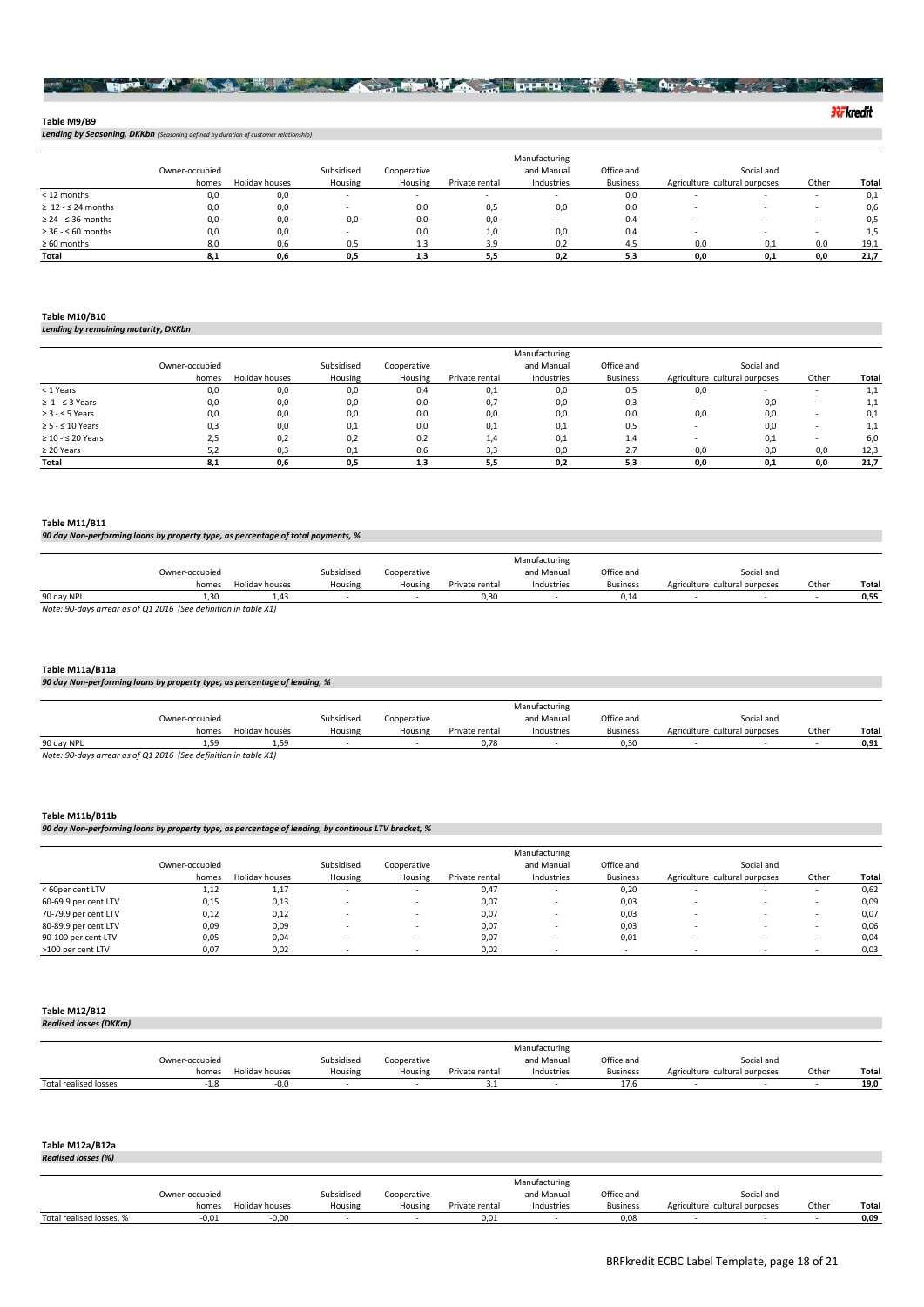### THE REAL PROPERTY OF A STATE OF A PARTICULAR CONTRACTOR OF A PARTICULAR CONTRACTOR

| Table X1                                                                                                                                                                                                                                          |                                                                                                                                                                                                                                                                                                                                                                  |                                                                                                      |
|---------------------------------------------------------------------------------------------------------------------------------------------------------------------------------------------------------------------------------------------------|------------------------------------------------------------------------------------------------------------------------------------------------------------------------------------------------------------------------------------------------------------------------------------------------------------------------------------------------------------------|------------------------------------------------------------------------------------------------------|
| <b>Key Concepts Explanation</b>                                                                                                                                                                                                                   | General practice in Danish market                                                                                                                                                                                                                                                                                                                                | If issuers Key Concepts Explanation differs from general practice: State and explain in this column. |
| Residential versus commercial mortgages                                                                                                                                                                                                           |                                                                                                                                                                                                                                                                                                                                                                  |                                                                                                      |
| Description of the difference made between residential/owner occupied and<br>commercial properties                                                                                                                                                | The Danish FSA sets guidelines for the grouping of property in categories. Property<br>type is determined by its primary use.                                                                                                                                                                                                                                    |                                                                                                      |
| Describe when you classify a property as commercial?                                                                                                                                                                                              | Property which primary purpose is owner occupation is characterised as residential.<br>Whereas properties primarily used for commercial purposes are classified as<br>commercial (cf. below).<br>The Danish FSA sets guidelines for the grouping of property in categories. Examples<br>of application of which classifies property as commercial are:<br>Office |                                                                                                      |
| E.g.: Private rental, Manufacturing and Manual Industries, Offices and Business,<br>Agriculture.                                                                                                                                                  | Retail/shop                                                                                                                                                                                                                                                                                                                                                      |                                                                                                      |
|                                                                                                                                                                                                                                                   | Warehouse<br>Restaurants, inns etc.<br>Hotels and resorts<br>Congress and conference centres.<br>Campsites.<br>Traffic terminals, service stations, fire stations, auction<br>and export houses.<br>Agriculture<br>Forestry<br>Nurseries<br>Ships                                                                                                                |                                                                                                      |
| NPL (Non-performing loans)                                                                                                                                                                                                                        |                                                                                                                                                                                                                                                                                                                                                                  |                                                                                                      |
|                                                                                                                                                                                                                                                   | A loan is categorised as non-performing when a borrower neglects a payment failing<br>to pay instalments and / or interests.                                                                                                                                                                                                                                     |                                                                                                      |
| Describe how you define NPLs                                                                                                                                                                                                                      | The NPL rate is calculated at different time periods after the original payment date.<br>Standard in Table A is 90 day arrear.                                                                                                                                                                                                                                   |                                                                                                      |
|                                                                                                                                                                                                                                                   | Commercial bank CB issuers adhere to the Basel definition of NPL.                                                                                                                                                                                                                                                                                                |                                                                                                      |
| Explain how you distinguish between performing and nonperforming loans in the<br>cover pool?                                                                                                                                                      | No distinction made. Asset substitution i not allowed for specialised mortgage banks.                                                                                                                                                                                                                                                                            |                                                                                                      |
|                                                                                                                                                                                                                                                   | The Basel definition of NPL's is applied for commercial bank CB issuers<br>Asset substitution i not allowed for specialised mortgage banks, hence NPLs are part                                                                                                                                                                                                  |                                                                                                      |
| Are NPLs parts of eligible assets in cover pool? Are NPL parts of non eligible assets of the cover pool.<br>in cover pool?                                                                                                                        |                                                                                                                                                                                                                                                                                                                                                                  |                                                                                                      |
| Are loans in foreclosure procedure part of eligible assets in cover pool?                                                                                                                                                                         | For commercial bank CB issuers NPL's are eligible assets in the cover pool.<br>Asset substitution i not allowed for specialised mortgage banks, hence loans in<br>foreclosure are part of the cover pool.                                                                                                                                                        |                                                                                                      |
|                                                                                                                                                                                                                                                   | For commercial bank CB issuers loans in foreclosure procedure are eligible assets in<br>the cover pool.                                                                                                                                                                                                                                                          |                                                                                                      |
| If NPL and/or loans in foreclosure procedure are part of the covered pool which The Danish FSA set rules for loss provisioning. In case of objective evidence of<br>provisions are made in respect of the value of these loans in the cover pool? | impairment provisioning for loss must be made.                                                                                                                                                                                                                                                                                                                   |                                                                                                      |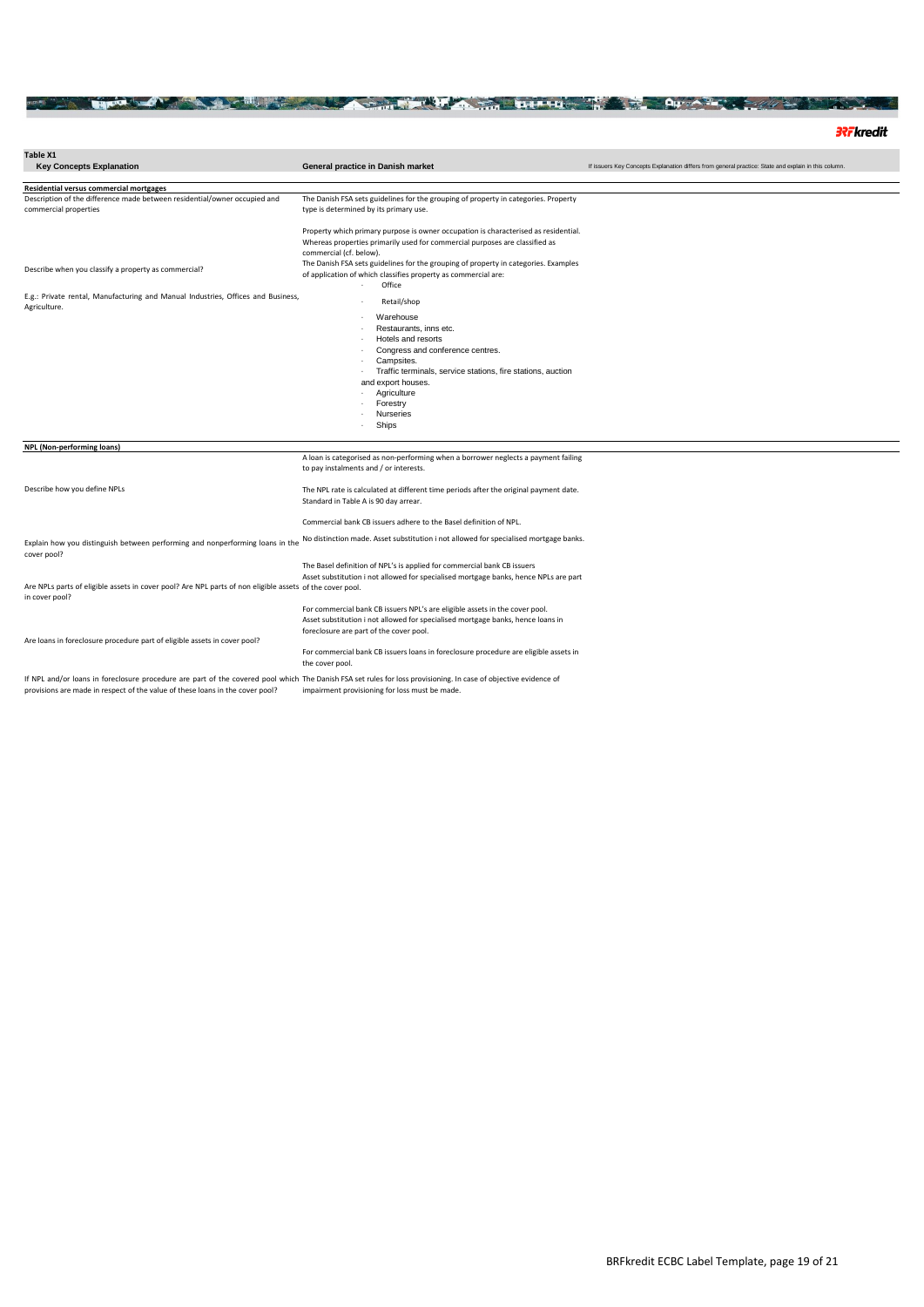# THE REPORT OF THE RESIDENCE OF A PROPERTY OF A PROPERTY OF A PROPERTY OF A PROPERTY OF A PROPERTY OF A PROPERTY OF A PROPERTY OF A PROPERTY OF A PROPERTY OF A PROPERTY OF A PROPERTY OF A PROPERTY OF A PROPERTY OF A PROPERT

**32Fkredit** 

| Table X2                                                                    |                                                                                                                                                                                                                                                                                                                                                                                                                                                                                                                                                                                                                                                                                                                                                                                                                                                                                                                                                                                          |
|-----------------------------------------------------------------------------|------------------------------------------------------------------------------------------------------------------------------------------------------------------------------------------------------------------------------------------------------------------------------------------------------------------------------------------------------------------------------------------------------------------------------------------------------------------------------------------------------------------------------------------------------------------------------------------------------------------------------------------------------------------------------------------------------------------------------------------------------------------------------------------------------------------------------------------------------------------------------------------------------------------------------------------------------------------------------------------|
| <b>Key Concepts Explanation</b>                                             | <b>Issuer specific</b><br>(N/A for some issuers)                                                                                                                                                                                                                                                                                                                                                                                                                                                                                                                                                                                                                                                                                                                                                                                                                                                                                                                                         |
|                                                                             |                                                                                                                                                                                                                                                                                                                                                                                                                                                                                                                                                                                                                                                                                                                                                                                                                                                                                                                                                                                          |
| Guaranteed loans (if part of the cover pool)                                |                                                                                                                                                                                                                                                                                                                                                                                                                                                                                                                                                                                                                                                                                                                                                                                                                                                                                                                                                                                          |
| How are the loans guaranteed?                                               |                                                                                                                                                                                                                                                                                                                                                                                                                                                                                                                                                                                                                                                                                                                                                                                                                                                                                                                                                                                          |
| Please provide details of guarantors                                        |                                                                                                                                                                                                                                                                                                                                                                                                                                                                                                                                                                                                                                                                                                                                                                                                                                                                                                                                                                                          |
| Loan-to-Value (LTV)                                                         | Legal framework for valuation and LTV-calculation follow the rules of the Danish FSA - Bekendtgørelse nr. 687 af 20. juni 2007                                                                                                                                                                                                                                                                                                                                                                                                                                                                                                                                                                                                                                                                                                                                                                                                                                                           |
| Describe the method on which your LTV calculation<br>is based               | The publication contains two different ways to monitor LTV. One where loans are distributed continuously and one where they are distributed discretely.<br>In both tables the fair value of the loans are distributed into predefined LTV bracket intervals. Table M4a/b4a and M4b/B4b displays the loans continuously. Table<br>M4c/B4c and M4d/B4d displays the loans discretely.<br>The continuous table(M4a/b4a and M4b/B4b) distributes the loans from the start Itv of the loan to the marginal Itv. This means that, if the loan is first rank, it is<br>distributed proportionaly by bracket size from 0 to the marginal Itv into the predefined brackets. If the loans has prior liens, it is distributed from the marginal Itv of<br>the prior liens to the marginal ltv of the loan under consideration.<br>The discrete table (M4c/b4c and M4d/B4d) distributes the total fair value of each loan into a single Itv bracket, according to the marginal Itv of the loan under |
|                                                                             | consideration. Average LTV is weighted by loan balance categorised by property type.<br>Example 1a below shows a case where the loan is first rank and distributed continuously. Example 1b shows the case where the loans has prior liens and distributed                                                                                                                                                                                                                                                                                                                                                                                                                                                                                                                                                                                                                                                                                                                               |
|                                                                             | continuously. Example 2 below shows the discrete distribution of a loan.                                                                                                                                                                                                                                                                                                                                                                                                                                                                                                                                                                                                                                                                                                                                                                                                                                                                                                                 |
| Frequency of collateral valuation for the purpose of<br>calculating the LTV | Example 1a<br><b>Explanation</b><br>Example of a proportionaly distribution into LTV brackets for a loan with LTV of 75 pct and a loan size of 1 million and no prior liens.                                                                                                                                                                                                                                                                                                                                                                                                                                                                                                                                                                                                                                                                                                                                                                                                             |
|                                                                             | Loan-to-value (distribution continuously)                                                                                                                                                                                                                                                                                                                                                                                                                                                                                                                                                                                                                                                                                                                                                                                                                                                                                                                                                |
|                                                                             | $0 - 19.9$<br>20-39.9<br>40-59.9<br>60-69.9<br>80-84.9<br>85-89.9<br>90-94.9<br>70-79.9<br>95-100<br>>100<br>266.667<br>266.667<br>133.333<br>266.667<br>66.667                                                                                                                                                                                                                                                                                                                                                                                                                                                                                                                                                                                                                                                                                                                                                                                                                          |
|                                                                             | Example 1b                                                                                                                                                                                                                                                                                                                                                                                                                                                                                                                                                                                                                                                                                                                                                                                                                                                                                                                                                                               |
|                                                                             | Explanation<br>Example of a continuous distribution into LTV brackets for a loan with LTV of 75 and a loan size of 1 million<br>with prior liens consisting of a loan with a LTV of 40 pct.                                                                                                                                                                                                                                                                                                                                                                                                                                                                                                                                                                                                                                                                                                                                                                                              |
|                                                                             | Loan-to-value (distribution continuously)                                                                                                                                                                                                                                                                                                                                                                                                                                                                                                                                                                                                                                                                                                                                                                                                                                                                                                                                                |
|                                                                             | $0 - 19.9$<br>40-59.9<br>20-39.9<br>60-69.9<br>70-79.9<br>80-84.9<br>85-89.9<br>90-94.9<br>95-100<br>>100<br>285.714<br>571.429<br>142.857                                                                                                                                                                                                                                                                                                                                                                                                                                                                                                                                                                                                                                                                                                                                                                                                                                               |
|                                                                             | Example 2                                                                                                                                                                                                                                                                                                                                                                                                                                                                                                                                                                                                                                                                                                                                                                                                                                                                                                                                                                                |
|                                                                             | Explanation<br>Example of discrete ("Sidste krone") distribution into LTV brackets for a loan with LTV of 75 and a loan size of 1 million<br>In this example the 1.000.000 is distributed into the 70-79.9 interval because the LTV of the total loan is 75                                                                                                                                                                                                                                                                                                                                                                                                                                                                                                                                                                                                                                                                                                                              |
|                                                                             | Loan-to-value (discrete/"Sidste krone" distribution)                                                                                                                                                                                                                                                                                                                                                                                                                                                                                                                                                                                                                                                                                                                                                                                                                                                                                                                                     |
|                                                                             | $0 - 19.9$<br>20-39.9<br>40-59.9<br>60-69.9<br>70-79.9<br>80-84.9<br>85-89.9<br>90-94.9<br>95-100<br>>100<br>1.000.000<br>÷,<br>÷.<br>$\overline{a}$                                                                                                                                                                                                                                                                                                                                                                                                                                                                                                                                                                                                                                                                                                                                                                                                                                     |
|                                                                             |                                                                                                                                                                                                                                                                                                                                                                                                                                                                                                                                                                                                                                                                                                                                                                                                                                                                                                                                                                                          |

 $\overline{\phantom{a}}$